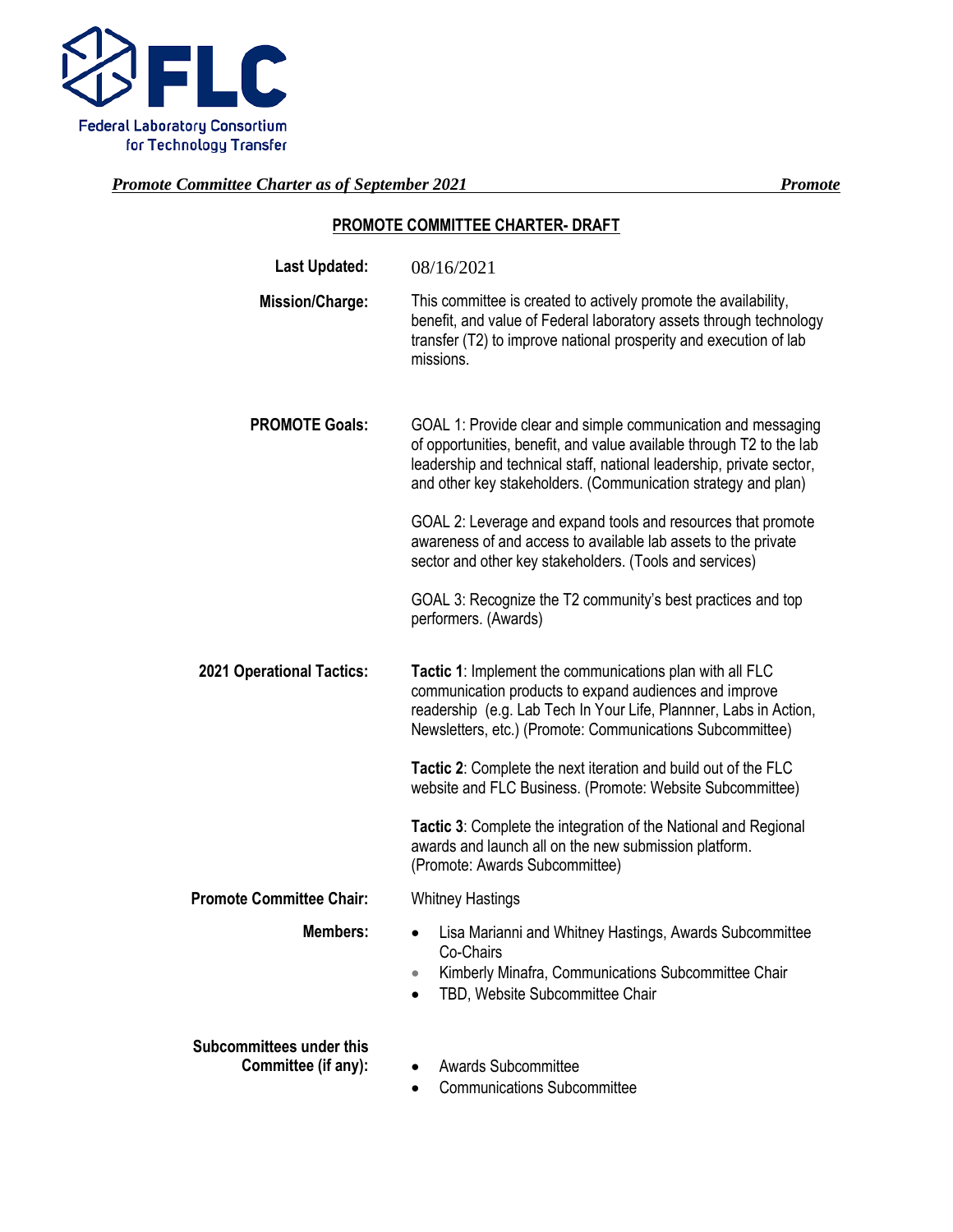

## *Promote Committee Charter as of September 2021*

|                                                             | Website Subcommittee                                                                                                                                                                                                                                                                                                                                                                                                                                                                                                                                                                                                                                                                                                                                                                                      |
|-------------------------------------------------------------|-----------------------------------------------------------------------------------------------------------------------------------------------------------------------------------------------------------------------------------------------------------------------------------------------------------------------------------------------------------------------------------------------------------------------------------------------------------------------------------------------------------------------------------------------------------------------------------------------------------------------------------------------------------------------------------------------------------------------------------------------------------------------------------------------------------|
| <b>Number of Members:</b>                                   | Minimum 4; maximum 20                                                                                                                                                                                                                                                                                                                                                                                                                                                                                                                                                                                                                                                                                                                                                                                     |
| Terms:                                                      | Chair elected for two-year term. Subcommittees appointed for<br>two-year terms by Chair                                                                                                                                                                                                                                                                                                                                                                                                                                                                                                                                                                                                                                                                                                                   |
| <b>Member Skills:</b>                                       | Must be a current FLC member to be Chair of Committee or<br>Subcommittee.<br>Other professionals may join and contribute as deemed<br>$\bullet$<br>necessary by Subcommittee Chair with approval of the<br>Committee Chair.                                                                                                                                                                                                                                                                                                                                                                                                                                                                                                                                                                               |
| <b>Type of Meetings:</b>                                    | In-person attendance at the National Meeting<br>٠<br>Monthly teleconferences (3pm Thursdays)<br>٠<br>Promote Chair is a member of the Executive Board and will<br>$\bullet$<br>participate in quarterly meetings                                                                                                                                                                                                                                                                                                                                                                                                                                                                                                                                                                                          |
| <b>Committee/Subcommittee Chair</b><br><b>Expectations:</b> | Committee and Subcommittee Chairs are expected to:<br>Lead the Committee/Subcommittee in alignment with the FLC<br>$\bullet$<br>Strategic Plan<br>Drive the Committee/Subcommittee to accomplish the<br>$\bullet$<br>Tactic(s)<br>Develop the monthly meeting agenda in conjunction with<br>٠<br>Cooperative Agreement Partner (CAP) staff member<br>Lead the monthly meetings<br>٠<br>Meet with the CAP staff member at least monthly<br>$\bullet$<br>Provide quarterly updates on Committee/Subcommittee<br>$\bullet$<br>activities to the Executive Board<br>Devote a minimum of six to eight hours per month to the<br>٠<br>Committee/Subcommittee<br>Attend the National Meeting<br>٠<br>Update this Charter initially and annually with the CAP staff<br>$\bullet$<br>member (Committee Chair only) |
| <b>Committee/ Task Force</b><br><b>Expectations:</b>        | Committee Members are expected to:<br><b>Accomplish their Tactics</b><br>$\bullet$<br>Attend a minimum of 75% of Committee calls<br>Devote an additional hour per month, beyond the calls, to the<br>$\bullet$<br>Committee<br><b>Attend the National Meeting</b>                                                                                                                                                                                                                                                                                                                                                                                                                                                                                                                                         |
| <b>Cooperative Agreement Partner</b><br>(CAP) Expectations: | The CAP is expected to:<br>Implement the activities recommended by the Committee<br>Meet with the Committee/Subcommittee Chair monthly                                                                                                                                                                                                                                                                                                                                                                                                                                                                                                                                                                                                                                                                    |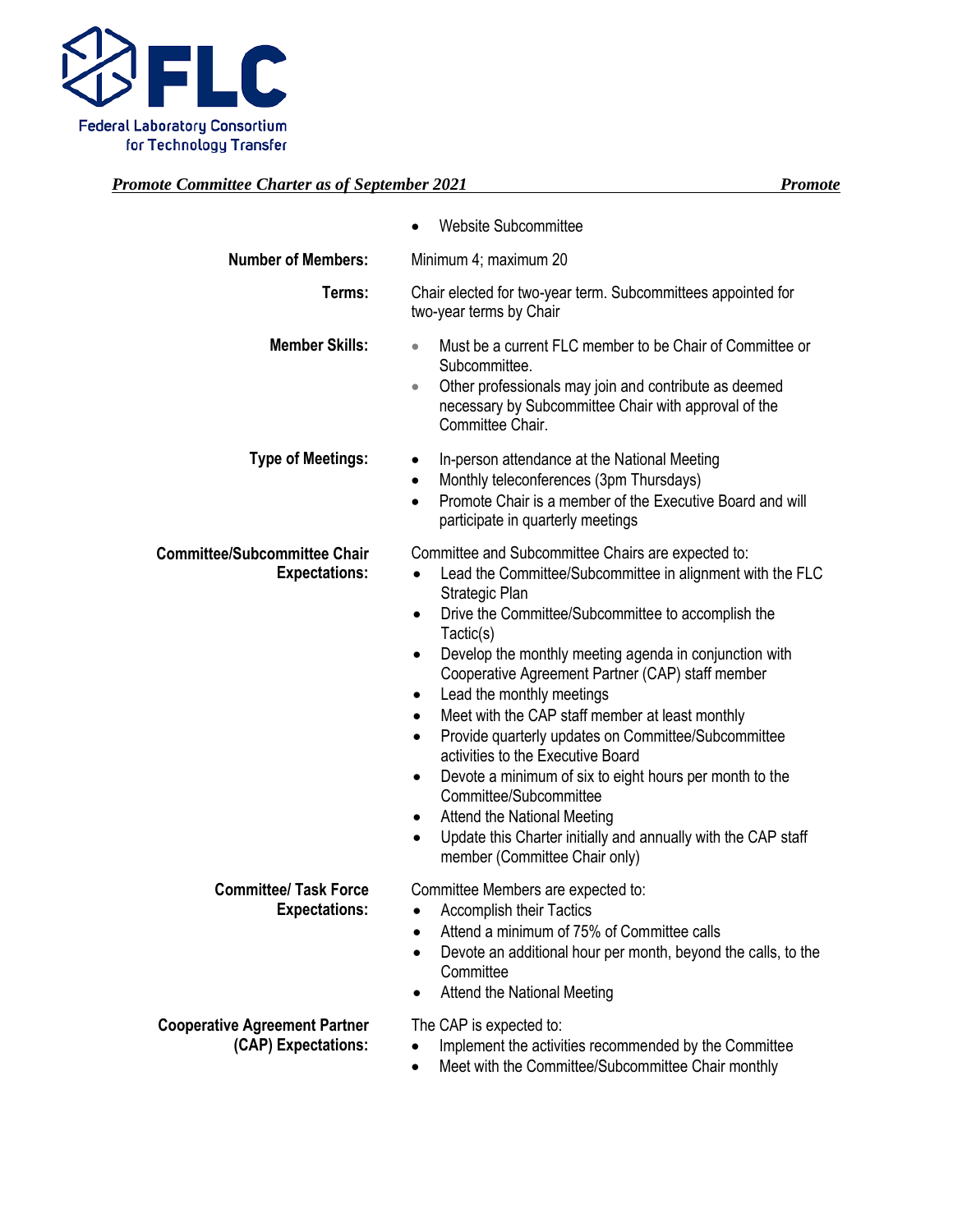

|                                  | Provide guidance and perspective to the<br>$\bullet$<br>Committee/Subcommittee on the Tactic(s)<br>Develop the budget for the Committee/Subcommittee<br>$\bullet$<br>Organize and support the monthly conference calls (including<br>$\bullet$<br>scheduling, teleconference numbers & recording of minutes)<br>Attend all Committee/Subcommittee conference calls<br>$\bullet$<br>Organize the Committee/Subcommittee meetings at the<br>$\bullet$<br><b>National Meeting</b><br>Provide updates to the Committee/Subcommittee on related<br>$\bullet$<br>activities of the FLC<br>Inform the Executive Board on Tactic(s) status<br>٠<br>Update this Charter annually with the Committee Chair<br>$\bullet$ |
|----------------------------------|---------------------------------------------------------------------------------------------------------------------------------------------------------------------------------------------------------------------------------------------------------------------------------------------------------------------------------------------------------------------------------------------------------------------------------------------------------------------------------------------------------------------------------------------------------------------------------------------------------------------------------------------------------------------------------------------------------------|
| <b>New Member Recruitment:</b>   | New members will be added following Committee formation and<br>after new Committee elections. Transition will occur on October 1<br>following Committee Chair election.                                                                                                                                                                                                                                                                                                                                                                                                                                                                                                                                       |
| <b>Promote Committee Budget:</b> | Budget Authority: \$1,816,548                                                                                                                                                                                                                                                                                                                                                                                                                                                                                                                                                                                                                                                                                 |
| Timeline:                        | Appendix B                                                                                                                                                                                                                                                                                                                                                                                                                                                                                                                                                                                                                                                                                                    |
| <b>Lead Staff Liaison:</b>       | Carolina Olivieri (FLC Marketing Director)                                                                                                                                                                                                                                                                                                                                                                                                                                                                                                                                                                                                                                                                    |
|                                  | (colivieri@federallabs.org)                                                                                                                                                                                                                                                                                                                                                                                                                                                                                                                                                                                                                                                                                   |
| <b>Other Staff Members:</b>      | Jordana Bieze Foster, Marketing Manager                                                                                                                                                                                                                                                                                                                                                                                                                                                                                                                                                                                                                                                                       |
|                                  | Stanley Dixon, Web and Database Systems Manager                                                                                                                                                                                                                                                                                                                                                                                                                                                                                                                                                                                                                                                               |
|                                  | Jessica Znidarsic, Awards Associate                                                                                                                                                                                                                                                                                                                                                                                                                                                                                                                                                                                                                                                                           |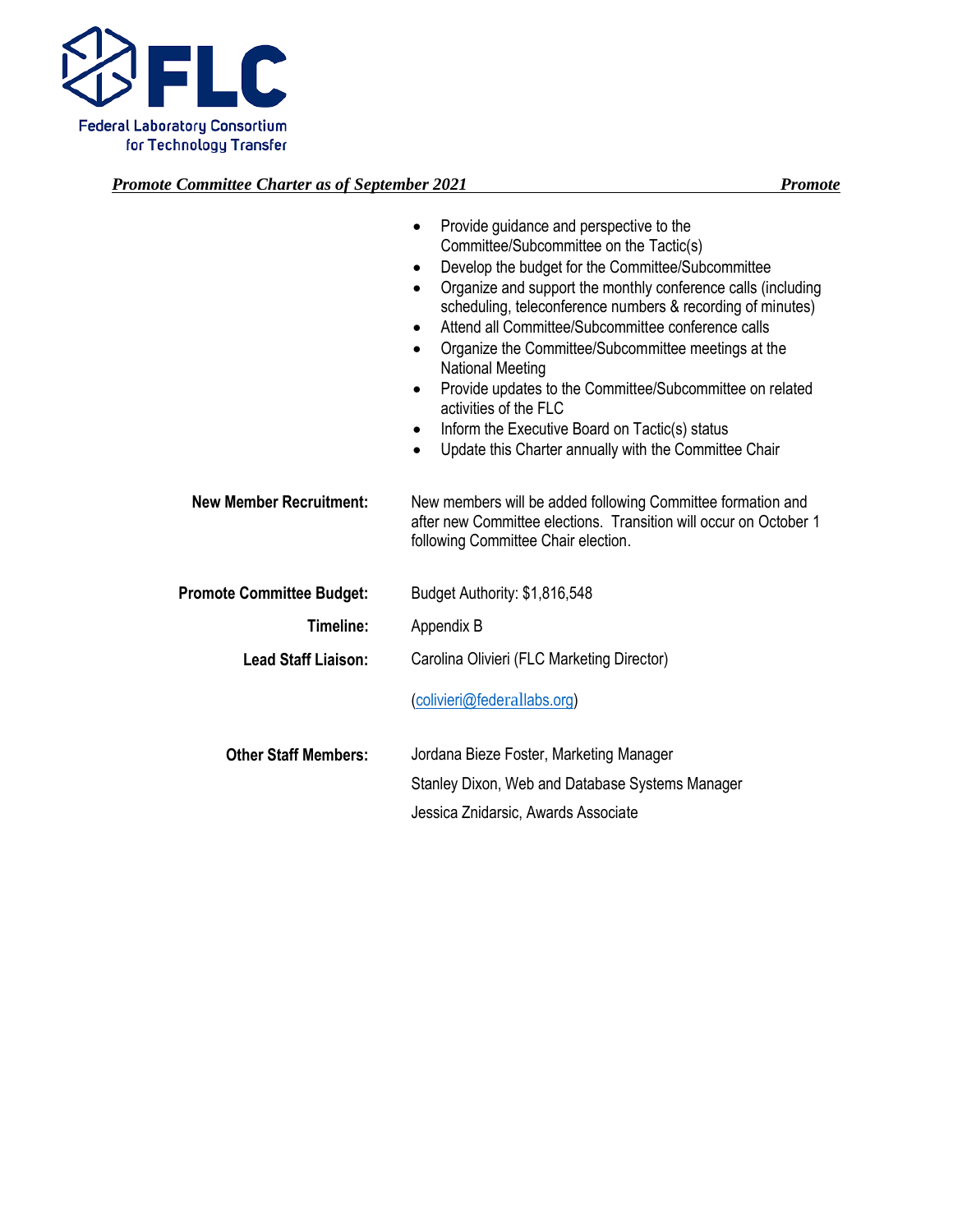

# **Appendix A**

Template Committee Budget

Promote Budget (2022)

| Website redevelopment                           | \$220,951   |
|-------------------------------------------------|-------------|
| <b>Build and maintenance</b>                    |             |
| Design and digital strategy                     |             |
| Annual hosting fees                             |             |
| <b>FLC Business Redevelopment</b>               | \$390,000   |
| Marketing & Communications                      | \$90,700    |
| <b>LTIYL</b>                                    |             |
| Paid media/Social media                         |             |
| <b>Newsletters</b>                              |             |
| Video                                           |             |
| <b>Publications</b>                             | \$68,000    |
| Creative                                        |             |
| Printing                                        |             |
| <b>Fulfillment</b>                              |             |
| Design                                          |             |
| Copy Editing                                    |             |
| Awards                                          | \$75,800    |
| <b>Trophies</b><br>$\bullet$                    |             |
| Supplies/Shipping                               |             |
| <b>Total Promote Budget</b>                     | \$845,451   |
| <b>Staff and Administration</b>                 | \$871,097   |
| Strategic Initiatives Funding for Awards Videos | \$100,000   |
| Total                                           | \$1,816,548 |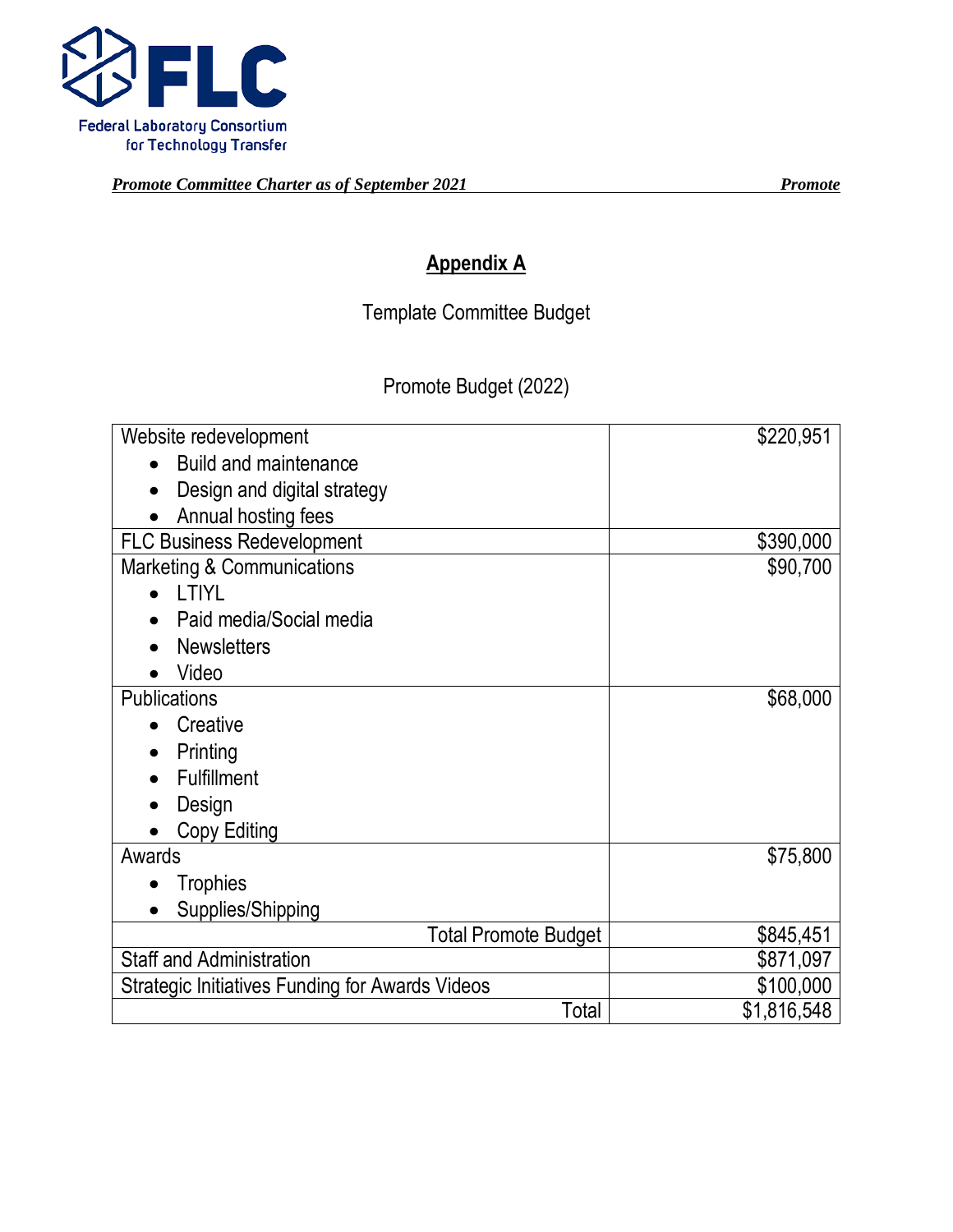

# **Appendix B**

# Template Timeline

| <b>Date</b>   | General                                                     | Tactic 1: Implement<br>the communications<br>plan with all FLC<br>communication<br>products to expand<br>audiences and<br>improve readership<br>(e.g. Lab Tech In<br>Your Life, Plannner,<br>Labs in Action plan;<br>Newsletters, etc.)    | Tactic 2: Complete<br>the next iteration<br>and build out of the<br>FLC website and<br>FLC Business.                         | Tactic 3: Complete<br>the integration of the<br>National and<br>Regional awards<br>and launch all on<br>the new submission<br>platform.                                                |
|---------------|-------------------------------------------------------------|--------------------------------------------------------------------------------------------------------------------------------------------------------------------------------------------------------------------------------------------|------------------------------------------------------------------------------------------------------------------------------|----------------------------------------------------------------------------------------------------------------------------------------------------------------------------------------|
| January 2022  | Conference call<br>Recap of past year<br>Board meeting prep | Outline year of<br>activities for<br>implementation of<br>communications<br>plan.<br>Next steps LTIYL<br>(review paid media)<br>Labs in Action<br>marketing - criteria<br>development<br>Review of<br>readership survey<br>for newsletters | Integration<br><b>FLC Business</b><br>Platform in progress<br>if grant modification<br>accepted, if not,<br>seek new vendor. | 2021 National<br><b>Award Winners</b><br>selections finalized;<br><b>National Awards</b><br>Publication<br>development in<br>progress<br>Regional awards<br>discussion and<br>planning |
| February 2022 | Conference Call                                             | <b>National Meeting</b><br>marketing<br>promotions<br>Next steps LTIYL                                                                                                                                                                     | Website<br>testing/Functionality<br>and page testing                                                                         | All profiles and<br>reviews completed.<br>Awards ceremony<br>planning for the<br><b>National Meeting</b>                                                                               |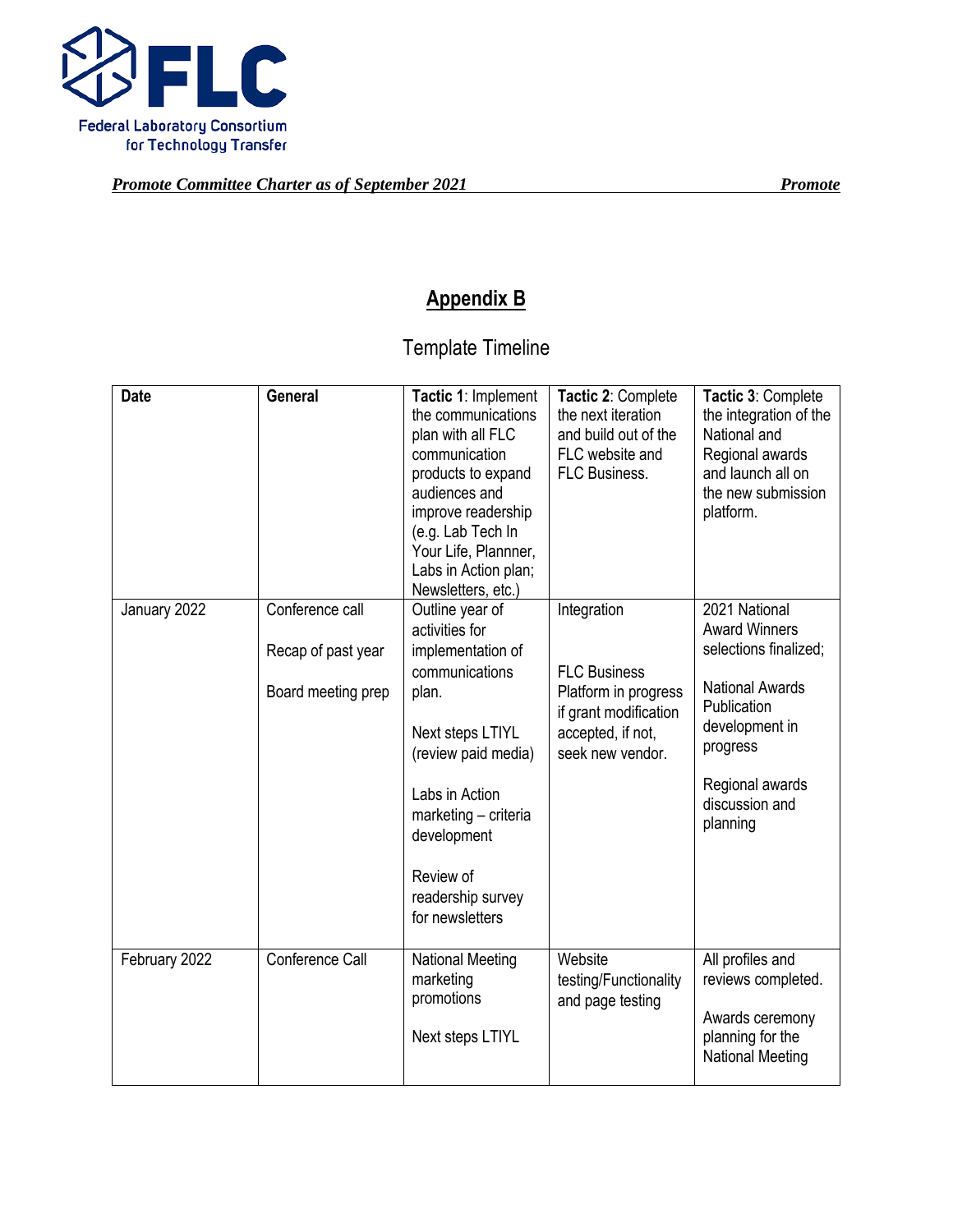

|                  |                                            |                                                                                                                                         |                                                                                                                                                             | Regional awards<br>planning                                                 |
|------------------|--------------------------------------------|-----------------------------------------------------------------------------------------------------------------------------------------|-------------------------------------------------------------------------------------------------------------------------------------------------------------|-----------------------------------------------------------------------------|
| March 2022       | Conference Call<br><b>Naitonal Meeting</b> | <b>National Meeting</b><br>media plan<br>feedback                                                                                       | Website testing<br>/functionality testing/<br>content refinement                                                                                            | <b>National Awards</b><br>Ceremony planning<br>Awards program at<br>printer |
| April 2022       | Conference Call<br><b>National Meeting</b> | In person National<br>Meeting/using in-<br>person meeting to<br>gauge interest in<br>communication<br>products.<br>Labs in Action story | Conduct preview of<br>website                                                                                                                               | Awards ceremony at<br>the National<br>Meeting<br>Regional awards<br>prep    |
|                  |                                            | review                                                                                                                                  |                                                                                                                                                             |                                                                             |
| May 2022         | Conference Call                            | <b>FLC Planner</b><br>discussion with<br>updated criteria                                                                               | Website review and<br>corrections from<br>preview                                                                                                           | <b>National Meeting</b><br>Awards recap                                     |
|                  |                                            |                                                                                                                                         | Regional awards<br>submissions on<br>Slayte/new platform.                                                                                                   | Regional awards<br>call for submissions<br>on Slayte/new<br>platform        |
| <b>June 2022</b> | Conference Call                            | Call for Planner<br>submissions                                                                                                         | Guidance from sub-<br>committee on<br>website marketing<br>for launch<br>Develop tutorial/<br>promotional videos<br>to educate<br>community on new<br>site. | <b>Regional Awards</b><br>2023 National<br>Awards prep                      |
| <b>July 2022</b> | Conference Call                            | 2022 Planner call<br>and judges recruited                                                                                               | Launch of new<br>website at July EB<br>meeting and                                                                                                          | <b>Regional Awards</b>                                                      |